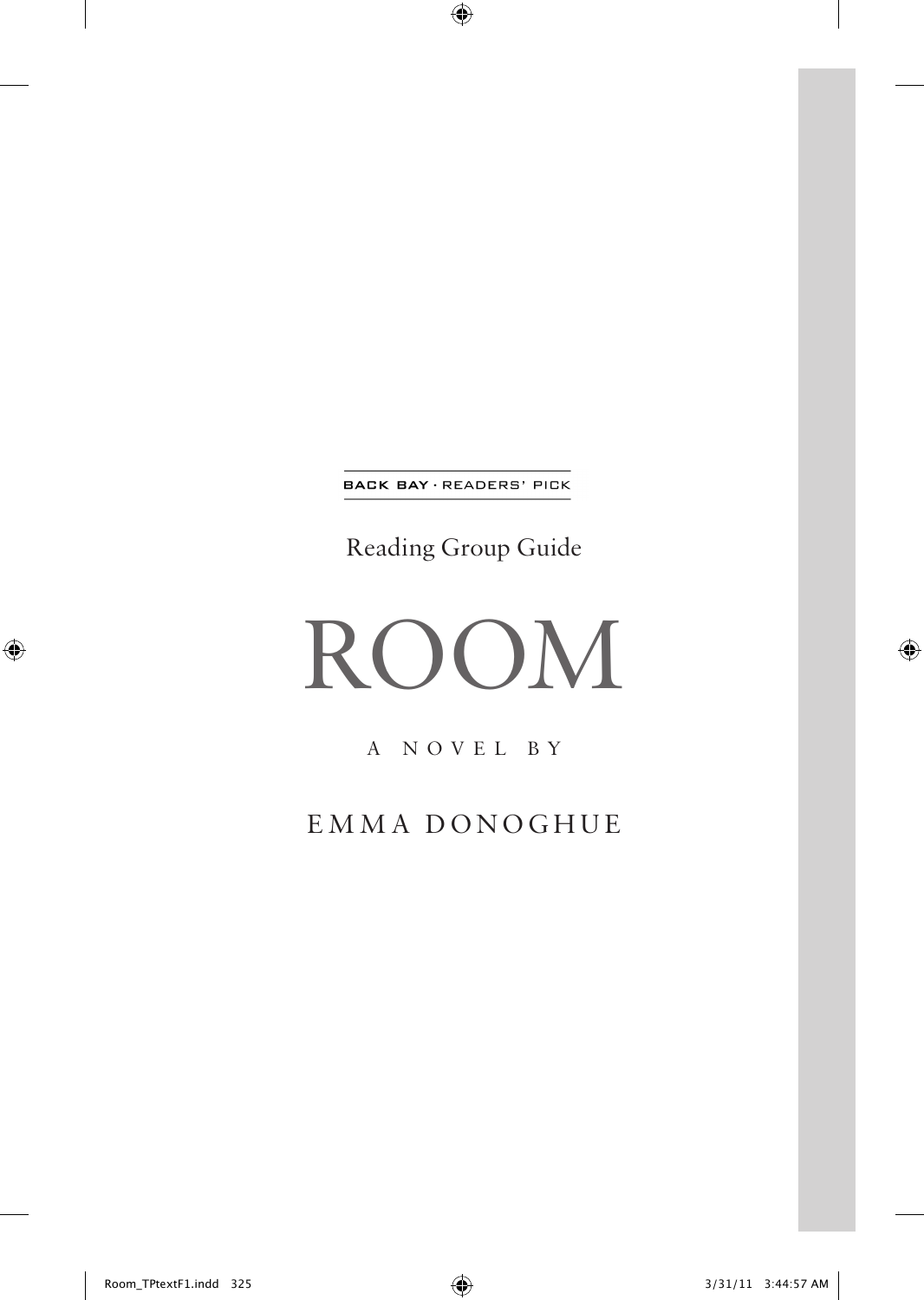## An Interview with Emma Donoghue

### *Jack is such a unique narrator. At what point did you decide to tell the story from his perspective?*

I never considered any other perspective: letting Jack tell this story *was* my idea in a nutshell. I hoped having a small child narrator would make such a horrifying premise original, involving, but also more bearable: his innocence would at least partly shield readers on their descent into the abyss. I also knew that Jack would have some interesting things to say about our world, as a newcomer to it; the book's satire of modern mores and media, and interrogations of the nature of reality, grew out of Jack's perspective rather than being part of my initial plan. I did have some technical worries about having such a young narrator: I knew the prospect of being stuck in a little kid's head might turn some readers off. But I never feared that Jack would be unable to tell the whole story.

### *How did you manage to get so thoroughly into the mind-set of a five-year-old boy?*

It was a help that my own son was five, but it's not like Finn and Jack have much in common: Finn has been as shaped by sociability and freedom as Jack has by routine and one-to-one time with his mother. I tried to isolate elements of my son's behavior and mind-set and speech that any five-year-old would share, but then I thought of all the ways in which Jack's limited experience has shaped him. So I sat there doing a constant nature-versus-nurture debate in my head. Jack knows a lot of things, but in other ways he hasn't a clue.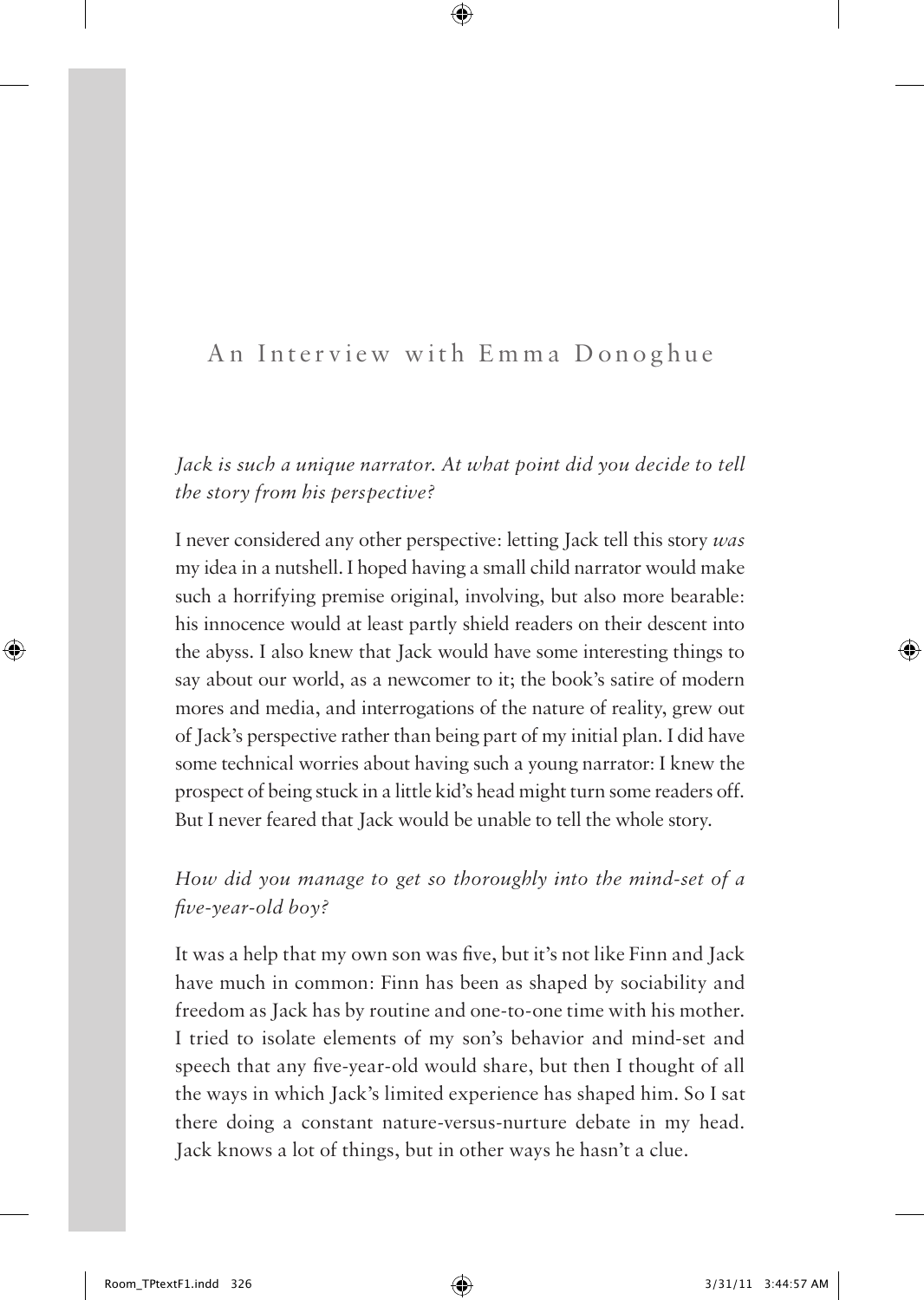#### READING GROUP GUIDE . 3

*Which books were influences on* Room*? This book seems so different from your other novels. Some people have even classified* Room *as a thriller— would you agree?*

My main concern was to avoid the "true crime" genre. From the start I saw this novel as having elements of fairy tale, horror, science fiction, and those wonderful eighteenth-century novels with wide-eyed traveler narrators (*Gulliver's Travels, Robinson Crusoe, Candide*). I designed *Room* to work on several levels. First and foremost to be a clean book: straightforward, clearly and linearly narrated, realistic. But also with lots of extras smuggled in for readers (like my professor partner) who relish that kind of thing: echoes of texts from Plato, to the King James Version of the Bible, to *Portrait of the Artist as a Young Man,* to *The Catcher in the Rye*. Although I never thought of *Room* as a thriller, exactly, I'm rather thrilled whenever somebody finds it page-turning enough to call it that! Another genre I kept in mind was children's / young adult: although *Room* was not published specifically for young readers, I always thought they might find it.

*The character of Ma is just as compelling as that of Jack, and the bond between them is intense. How did you conceive of their relationship as you were writing?*

Let me start by saying that *Room* is not one of those horror stories in which family members confined together (remember *Flowers in the Attic* or *The Blue Lagoon*) turn to incest. Ma and Jack have a strangely intense relationship, but I always meant it to be a healthy one. It's got lingering elements ofthe mother-baby bond (forinstance, in the breastfeeding) as well as aspects of alliance and friendship. I tried to slide it along that developmental range, so there are times when he's her buddy or her peer and times when he's a toddler boy.

For me *Room* is a universal story of parenthood and childhood, and in Jack and Ma's relationship I wanted to dramatize the full range of extraordinary emotions parents and children feel for each other: to put mothering in a weird spotlight and test it to its limits. Because it does have limits. Yes, *Room* celebrates mother-love,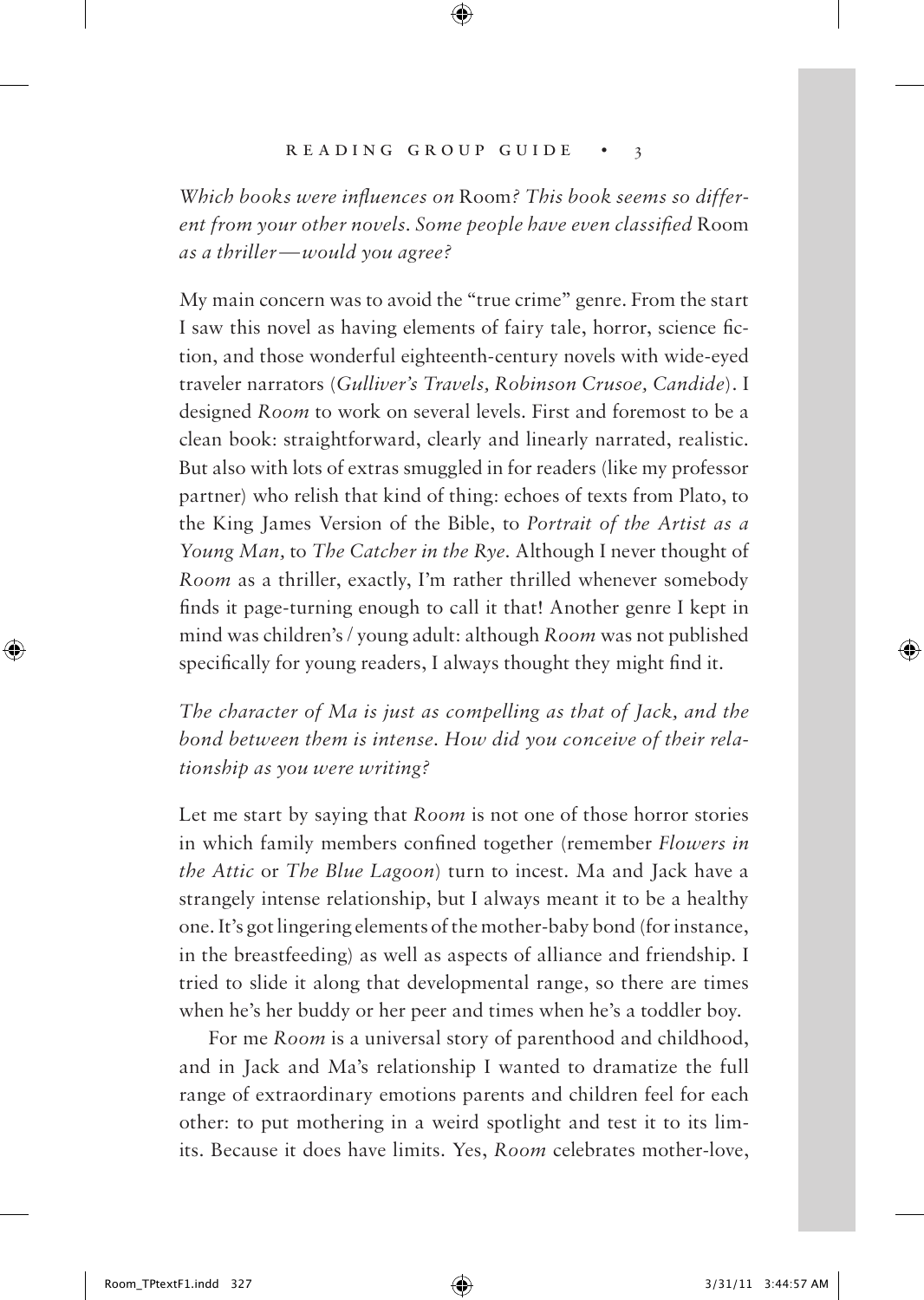but it also painfully calculates those moments when Ma has to recognize that Jack needs something other than her protection. Those moments all parents come to when love takes the form of stepping back, letting go.

#### *Do you think of Jack and Ma as being fundamentally different from people "Outside"?*

In the second half of the book, Ma and Jack are made to feel like freaks, but I always wanted to treasure them on their own terms. I sometimes thought of them tribally: a lost tribe of two. They've got things in their heads like Kylie Minogue songs, which Ma has brought from the old civilization, but what they've come up with is a strange kind of island culture, island religion, and a peculiar (occasionally pidgin) form of English. I found that if I used these anthropological concepts, it stopped me from seeing Jack and Ma as being stunted versions of modern Americans.

#### *Jack and Ma frequently give thanks to Baby Jesus. Did you originally think that faith would be important to them in their situation?*

I've always been religiously inclined, but it doesn't come up in most of my books. I knew it would be central to *Room* because prisoners cling to whatever tatters of faith they've got. Look at those Chilean miners and their daily prayer groups.

Actually, I'm not sure how literally Ma believes in all that, but it certainly makes sense that she would have taken whatever vague Christian framework she had and offered it to Jack as part of her system for making meaning of their days, and keeping hope alive. Kids delight in "magical thinking," whether in the form of the Tooth Fairy or the saints. Whether you see these as comforting lies or eternal verities, they are part of how we help kids make sense of the world. I think that's why the religious element of *Room* doesn't seem to bother nonreligious readers; they can just put it on a par with Santa. But for me, *Room* is a peculiar (and no doubt heretical) battle between Mary and the Devil for young Jesus. If God sounds absent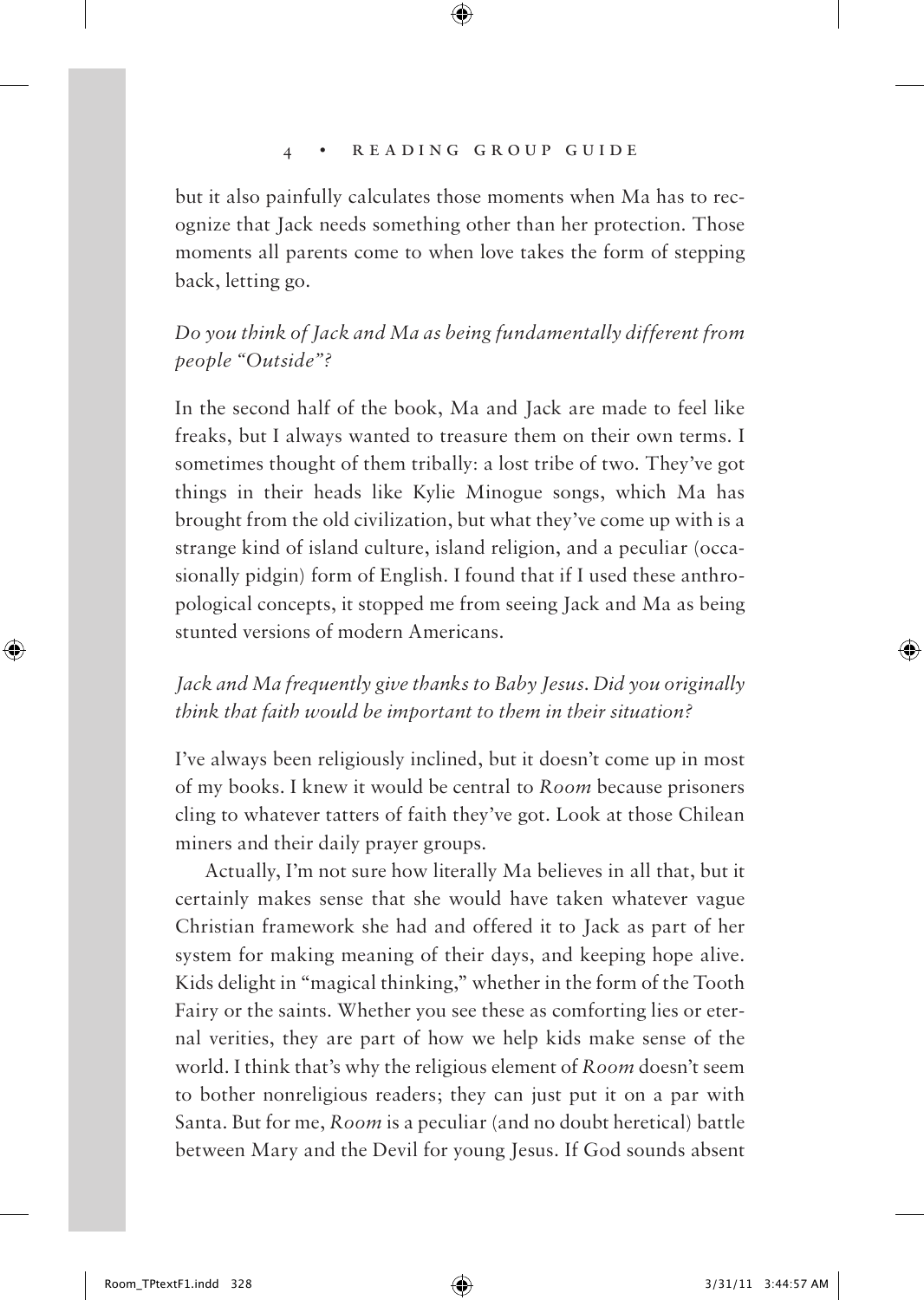from that triangle, that's because I think that for a small child, God's love is represented, and proved, by mother-love.

*The second half of the book feels very different from the first, for obvious reasons. Did you conceive of this structure early on, or did it come later?*

I always saw the novel as having two halves, each of which would shed a different light on the other. As always happens with a book in two halves, reviewers tend to prefer one over another: many find the second half more ordinary, but a few find it a relief after the claustrophobia of the first.

In the first half, Ma has some superhero traits, and even Jack has some larger-than-life qualities. Their strengths are in proportion to the dangers, like in fairy tales. In the second half, I really wanted to let them relax into being human. That's been a controversial element: some readers want Ma to remain Super Ma. Her relationship with Jack is shown as being flawed, too, and some people find that hard, but for me it made the book much more honest. If *Room* had only covered the first half, it would have been far too feel-good, both in its depiction of mother-love and its implication that Outside, the wider society, represents a simple happy ending.

*You have mentioned that you drew inspiration from real-life imprisonment cases, such as that of the Fritzl family. Did you worry that in doing so critics might accuse you of sensationalism?* 

No, because I was naive. I never expected that being upfront about the particular headline that happened to trigger the idea for *Room* would have such consequences. I realize now that if your book gets attached to any notorious names, you can never shake them off. Lazy journalists call *Room* "a book about Josef Fritzl" — which I would have thought anyone skimming the first few pages would realize it isn't. Others, not even bothering to Google it, assert that it's about Jaycee Lee Dugard— who hadn't even been discovered by the time I wrote the novel. The truth is that it's about none of these real people: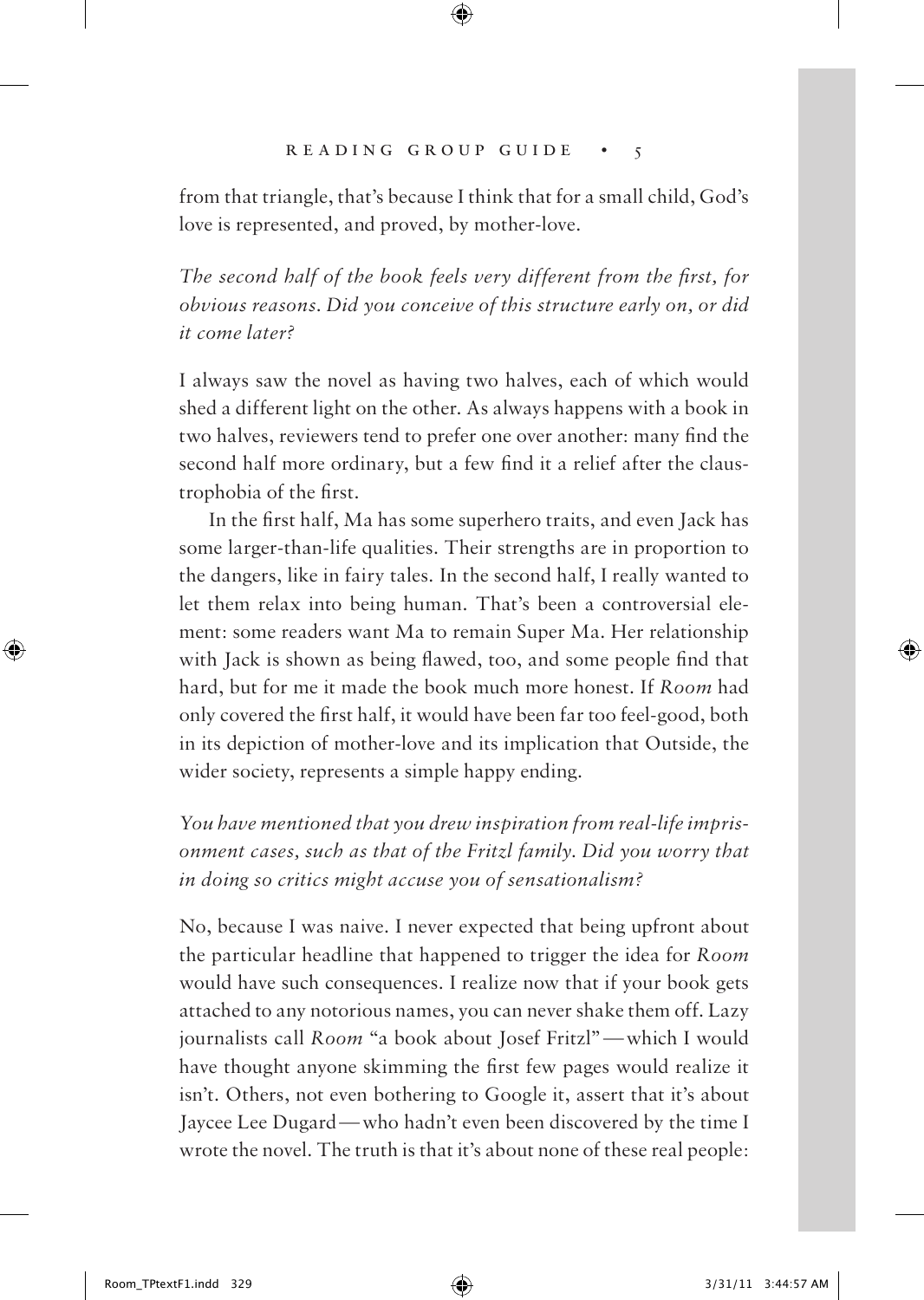all I borrowed from the Fritzl case was the notion of a woman who bears a child to her captor and manages to protect his childhood.

The irony is that I have often written fiction closely based on real people and events, but if it's before 1900, nobody minds.

#### *What sort of research did you do for* Room*?*

I did too much. I don't mean in quantity: like any writer of historical fiction, I go by the principle of digging up a hundred times more than I will actually use on the page. I mean in terms of what I could bear. I pushed myself, for instance, to find out how badly and weirdly children can be raised by adults who hate them, what they can survive and what they can't: I read every case on www.feralchildren.com. But that kind of grim research did end up yielding some very positive elements in *Room*. I thought, above all, that what Ma has given to Jack is language: that's why there's nothing "feral" about him.

I researched births in concentration camps, children conceived through rape, children living in prison. I read up on terrible things that happen to adults too (above all, the mind-breaking solitary confinement of approximately 25,000 American prisoners at any one time). But it's the kids who trouble me most. I always knew that Jack's story would be made bearable by Ma's constant love, but some of the children I read about when planning *Room*. . . let's just say I can't get them out of my head. I was left with a fierce sense that nothing I do is more important than giving my son and daughter what they — what all kids — deserve.

#### *What are you working on now?*

I'm working on a novel set in San Francisco in the 1870s. It's another real case (like *Slammerkin, Life Mask,* and *The Sealed Letter*), a murder that's never been solved. My characters are mostly French immigrant lowlifes. I've never done a historical novel set in North America before; I'm enjoying the crazy modernity of nineteenth-century San Francisco.

My other main interest is in *Room* making it to the big screen in a way that would capture its magic without veering off in the direction of either schlock or sentimentality. Watch this space.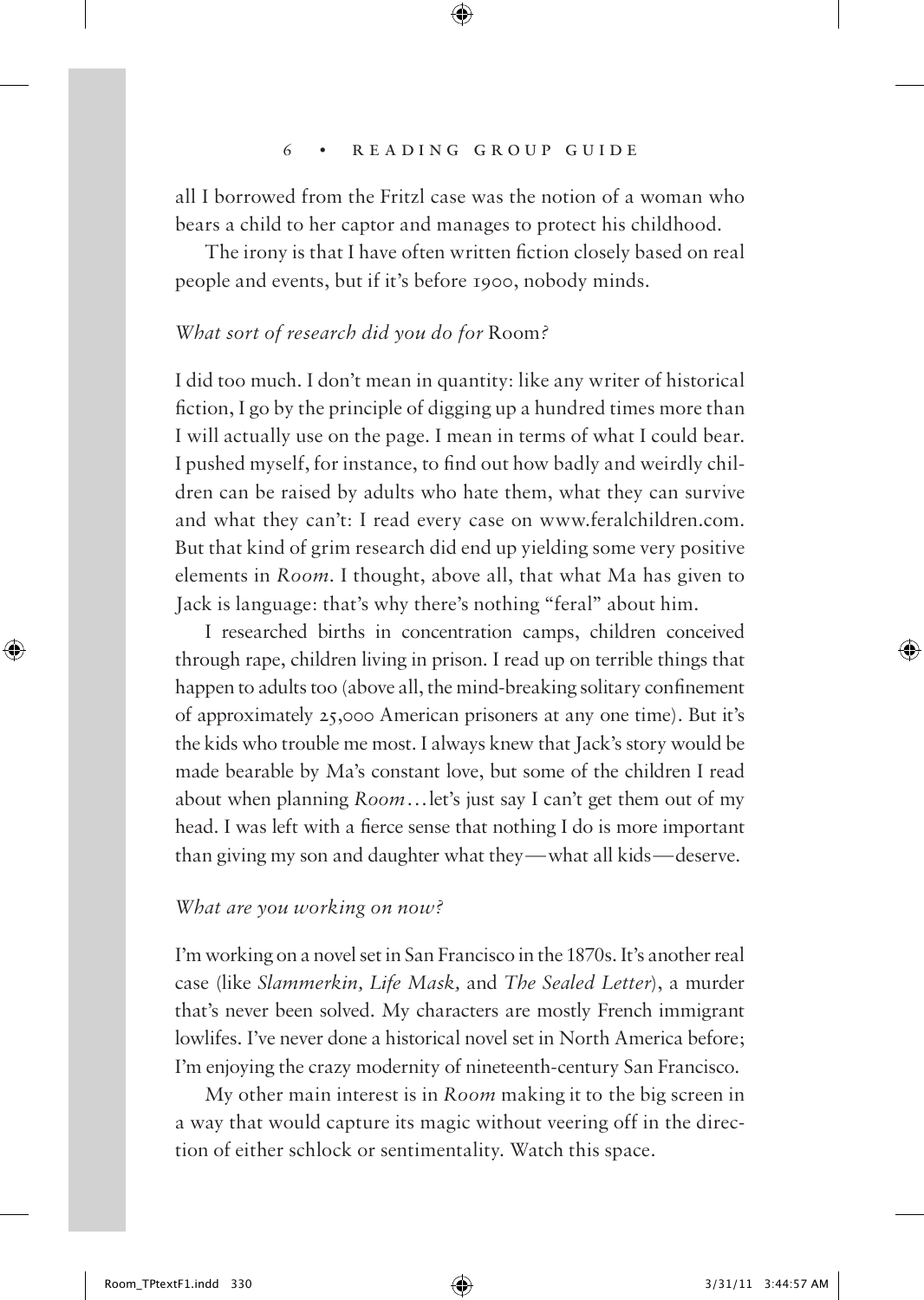## Questions and topics for discussion

- 1. Why do you think the entire novel is told in Jack's voice? Do you think this narrative approach is effective?
- 2. Discuss the ways in which Jack's development has been stunted by growing up in Room. Has he on any level benefited from the seclusion?
- 3. If you were Ma, what would you miss most about the outside world?
- 4. What would you do differently if you were Jack's parent? Would you tell Jack about the outside world from the start?
- 5. If Ma had never given birth to Jack, how might her situation in Room have been different?
- 6. What would you ask for, for Sundaytreat, if you were Jack? If you were Ma?
- 7. Describe the dynamic between Old Nick and Ma. Why do you think the author chose not to tell us Old Nick's story?
- 8. What does joining the outside world do to Jack? To Ma?
- 9. Discuss the role that the news media play in the novel.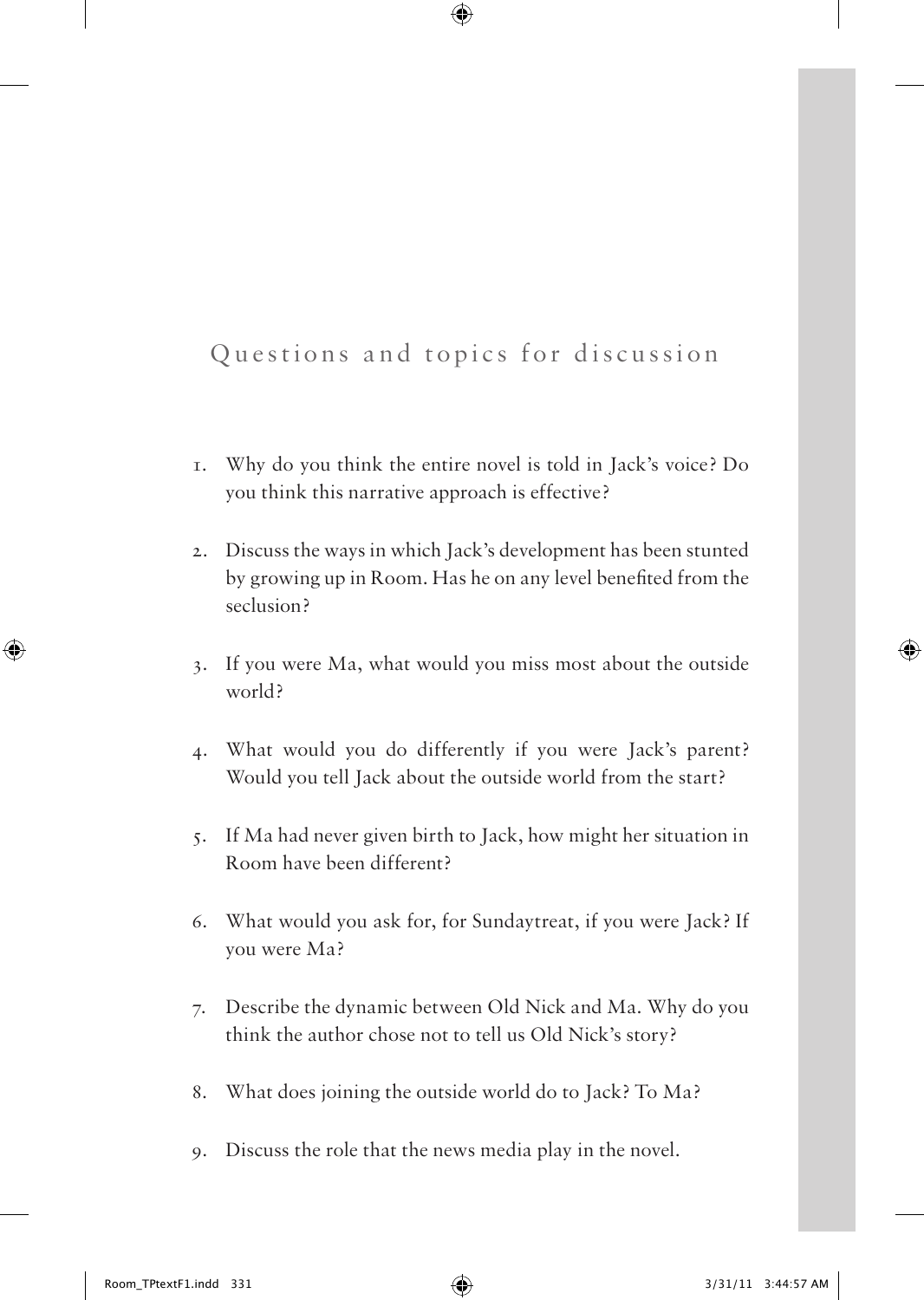8 • READING GROUP GUIDE

- 10. In a comparable situation, how would you teach a child the difference between the real world and what they watch on television?
- 11. Why do people tend to be so fascinated by stories of long-term confinement?
- 12. Discuss Grandma's response to Jack and to Ma in the wake of their escape. What are the emotional challenges Grandma faces in the circumstances?
- 13. Which scenes or developments in the novel affected you most?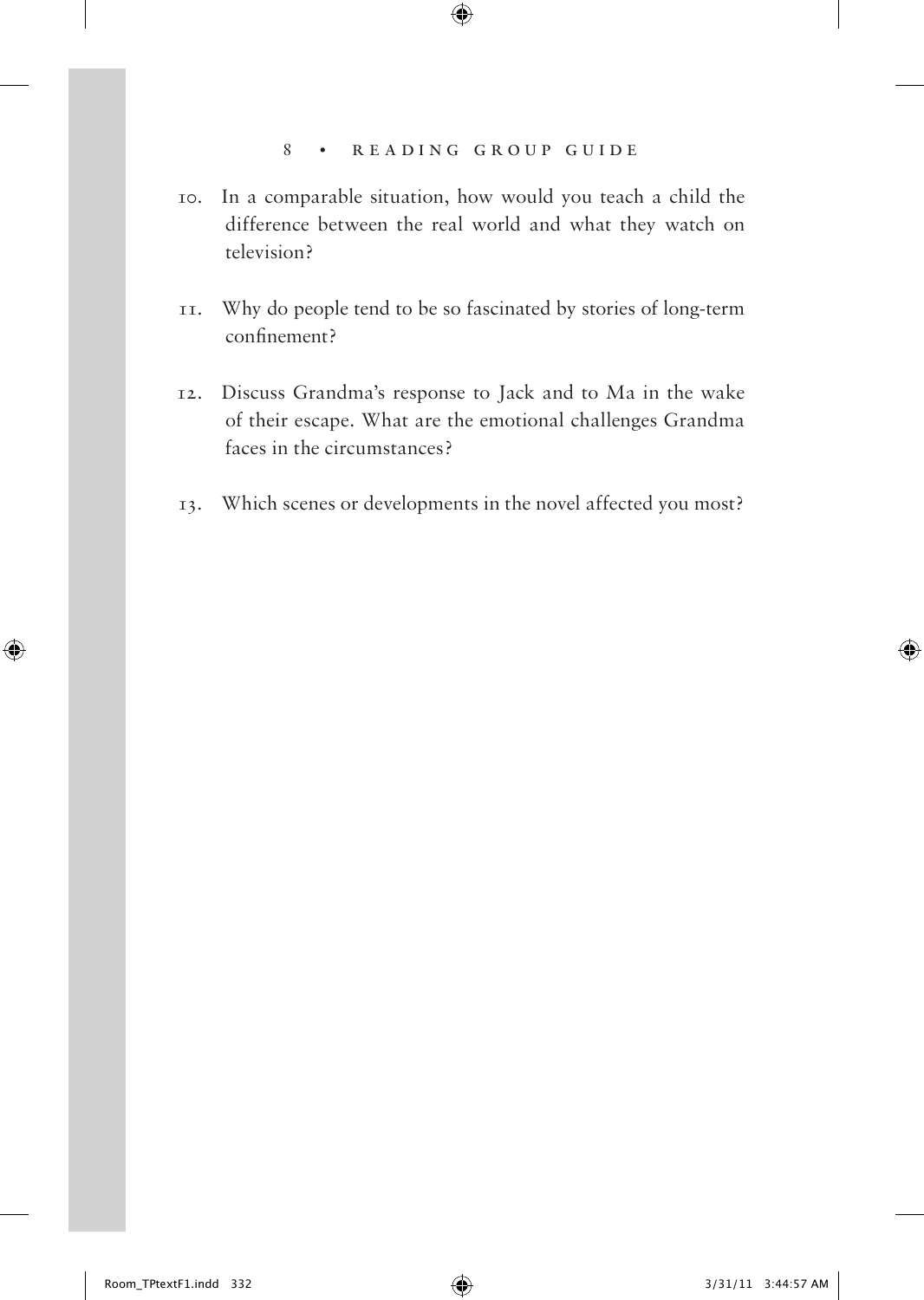# Emma Donoghue's recommendations for further reading and viewing

*Aurora Leigh* by Elizabeth Barrett Browning (1856).

*The Boy from the Basement* by Susan Shaw (2004).

*The Boy in the Striped Pyjamas* by John Boyne (2006). Film directed by Mark Herman entitled *The Boy in the Striped Pajamas* (2008).

*Brave New World* by Aldous Huxley (1932).

- "Bye, Child" in *Wintering Out* by Seamus Heaney (1972). Short film by Bernard MacLaverty entitled *Bye-Child* (2003).
- *The Collector* by John Fowles (1963). Film directed by William Wyler  $(1965).$
- *The Curious Incident of the Dog in the Night-Time* by Mark Haddon (2003).
- *The Diary of a Young Girl* by Anne Frank (first published in Dutch, 1947).
- *The Diving Bell and the Butterfly* by Jean-Dominique Bauby (first published in French, 1997). Film directed by Julian Schnabel  $(2007)$ .
- *E.T.: The Extra-Terrestrial,* directed by Steven Spielberg (1982).

*Extremely Loud and Incredibly Close* by Jonathan Safran Foer (2005).

*Fault Lines* by Nancy Huston (first published in French, 2006).

*Finding Nemo,* directed by Andrew Stanton (2003).

*Flowers in the Attic* by V. C. Andrews (1979).

*The Go-Between* by L. P. Hartley (1953). Film directed by Joseph Losey  $(1970)$ .